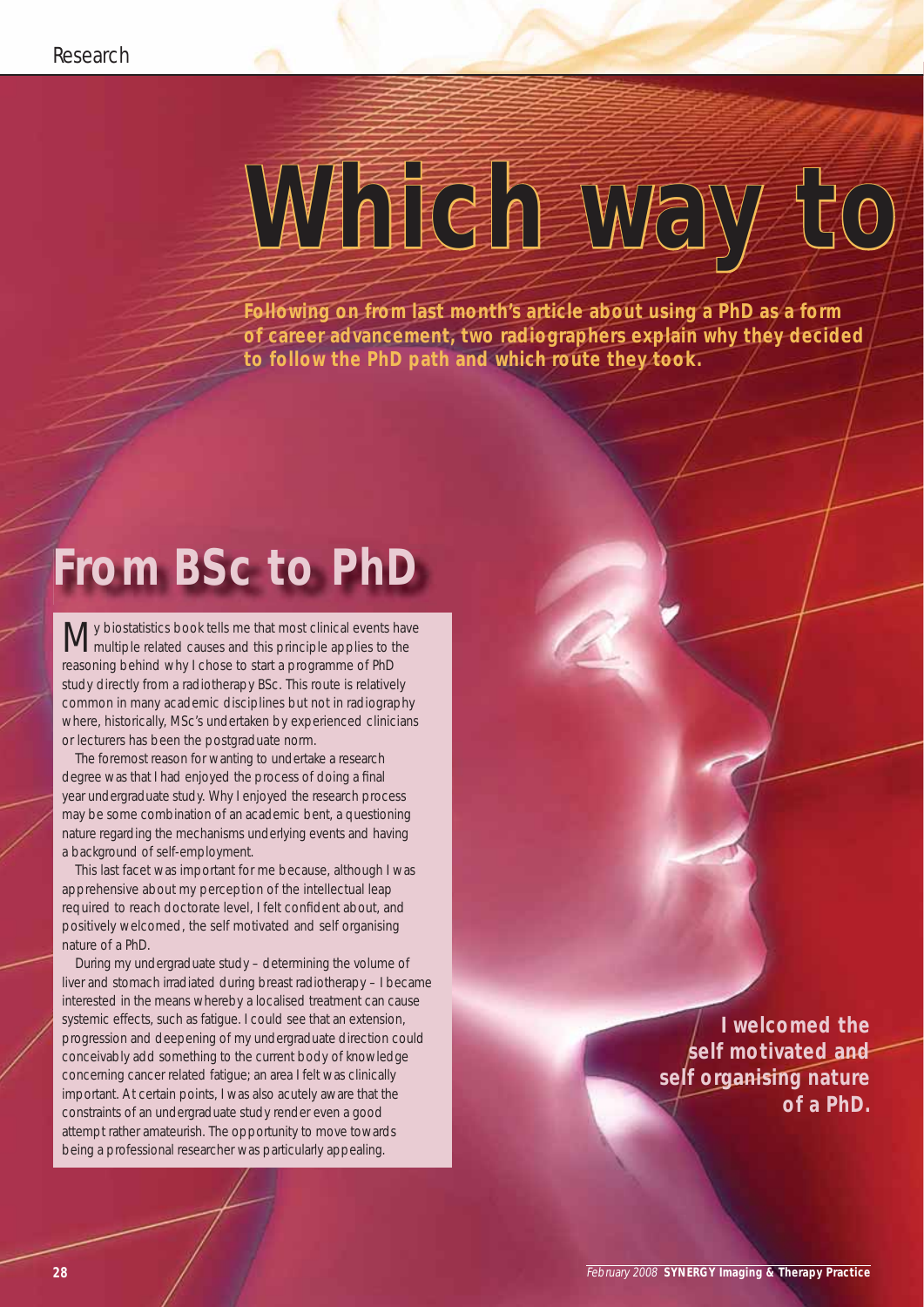

**I could end up being the most overqualified band 5 radiographer in the country.** 

As doctorates within radiography are still uncommon and there is an associated lack of defined career paths, enhanced job opportunities were not a strong motivating factor for me. There was even the thought that I could end up being the most overqualified band 5 radiographer in the country. I did however feel that the qualification would differentiate me and opportunities, whether they be teaching, research or some hybrid clinical researcher role, would be accessible as the profession expands its research base. This supposition is reinforced by SoR strategic objectives that suggest the numbers of post doctoral researchers will swell from 0.04% of the profession to 3% or more by 2010 (reference?).

As an undergraduate, my expectations were largely formed by what I saw around me. I assumed on graduating that I would work clinically for a period prior to some form of specialisation and – resource dependent – some Masters level study, with a PhD as a possible (very) long term goal.

Becoming aware of a potential source of PhD funding for allied health professionals at a timely point in my third year threw such 'certainties' into flux. It was agreed between Cardiff University's radiography department, the funding organisation, Research Capacity Building Collaboration Wales (RCBC) and the Velindre Cancer Centre Radiotherapy Department that, theoretically, I could work clinically one day a week for the duration of the PhD.

This was an important incentive for me, both in terms of reducing the financial sacrifice of a further three years of study and allowing me to keep current the clinical skills that I had just spent three years honing.

The decision to undertake the PhD was still not straightforward. Certainly there are advantages to continuing education whilst one is 'in the swing' and the differential in salary isn't likely to be as big as doing a PhD at a more advanced career stage. I tried to weigh up all the pros and cons and consider the research status, resources and support likely to be available at my prospective educational institution, but in the final analysis it was an instinctive reaction for me.

As soon as I was aware that there was some funding that I could

apply for I knew that's what I would do. An application had to be hastily put together for the funding organisation and the interview consisted of a brief presentation of the research proposal followed by a searching question and answer session from a panel of about ten. I was delighted to get offered the bursary (£36,000 over three years) that meant I could start the PhD, on condition I achieved a first degree classification.

So now my days are spent investigating why only some women become fatigued during breast radiotherapy and thinking about relationships between irradiated tissues and potential biochemical pathways of fatigue. Although the mode of a research degree is largely to identify one's own learning needs, there is some course structure imposed, with research methods lectures and workshops to attend, reports to write and seminars to be delivered. A study protocol must be written and applications made to R&D and ethics committees.

A surprisingly large component has been the time spent negotiating and fostering contacts with other professions to facilitate elements of the proposed study. The response from medics, bioscientists and physicists has been heartening. Vital support is also provided by an excellent supervisory team. My first supervisor, Dr Tina Gambling, has the more direct involvement, providing hands-on advice, opinion and guidance. This central role is complemented by my second supervisor, Professor Malcolm Mason, who provides mentorship, experience and clinical insight.

Moving straight from undergraduate level to being a PhD postgraduate has certainly been challenging, but also a hugely stimulating experience about which I have no regrets..

## About the Author

Nick Courtier is a ????????? ?? at Velindre Cancer Centre Radiotherapy Department.